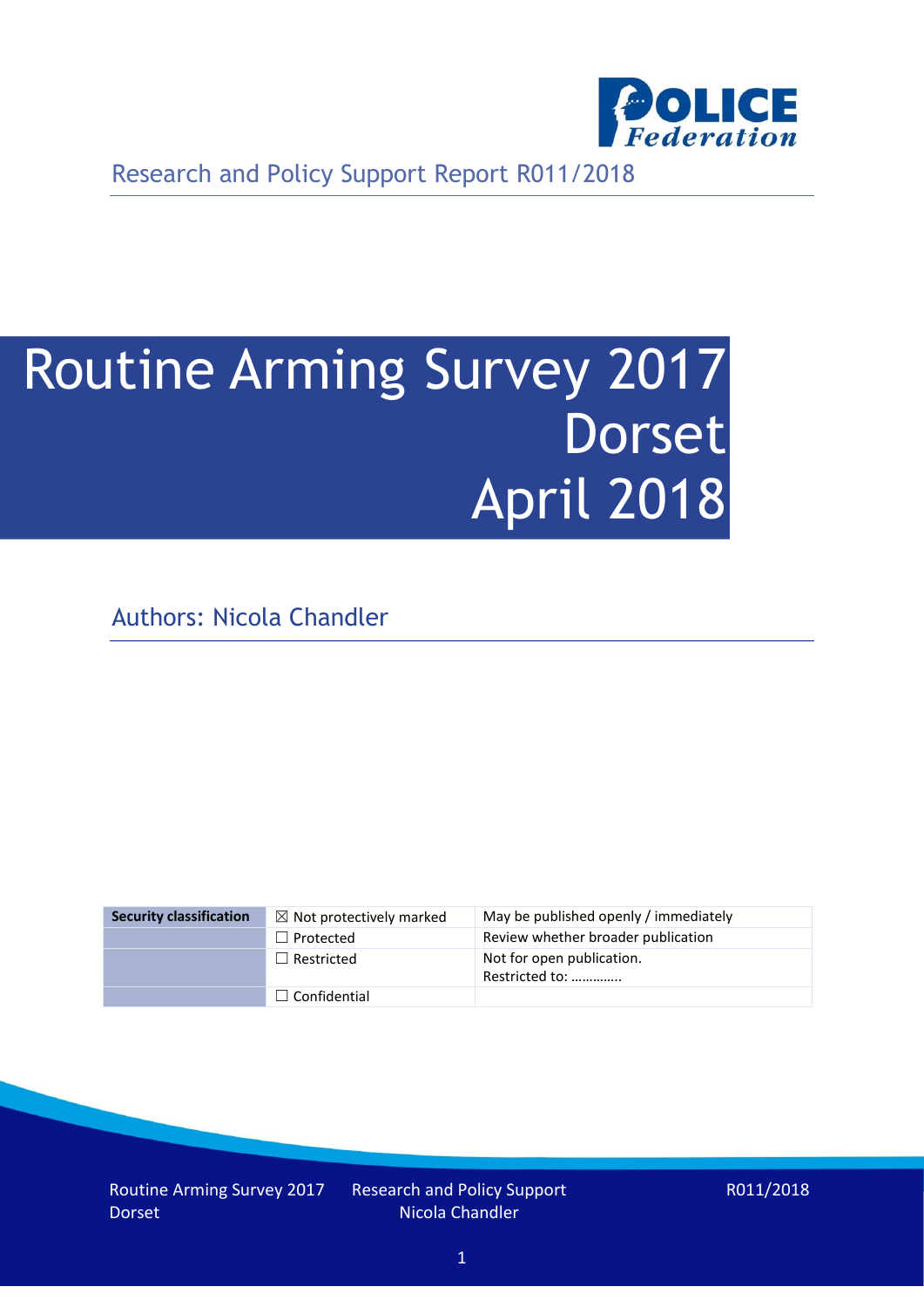## **INTRODUCTION**

This report provides a summary of responses to the PFEW routine arming survey received from respondents in Dorset.

The PFEW routine arming survey was open between 31st July and 1st September 2017. The survey asked respondents about their experiences and attitudes in the following areas:

- Satisfaction with their current access to armed support
- Views on routine arming
- Views on other protective measures and equipment
- The number of times respondents had felt their life had been threatened at work in the last two years

Where appropriate, details of average responses for the police service as a whole are also presented, differences between the national and local responses have not been tested statistically and therefore any differences reported are for guidance only and must be treated with caution.

#### **RESPONSE RATE AND RESPONDENTS**

363 responses were received from respondents in Dorset. This reflects a response rate of approximately 29%, based on Home Office figures from 2017. This compares to a national response rate of 27% of federated rank members.

The findings presented in this report have a margin of error of 5%. This margin of error has been calculated using the number of responses received from officers in Dorset compared to the number of officers in the force as a whole. A margin of error of 5% or less is generally considered to be within the normal bounds of academic rigor. If this threshold has not been met, the results from this report must be interpreted more cautiously.

82% of responses from Dorset were received from male officers and 18% of responses were from female officers. 76% of respondents were Constables, 20% were Sergeants and 4% were Inspectors or Chief Inspectors.

71% of respondents said that they were in a frontline role.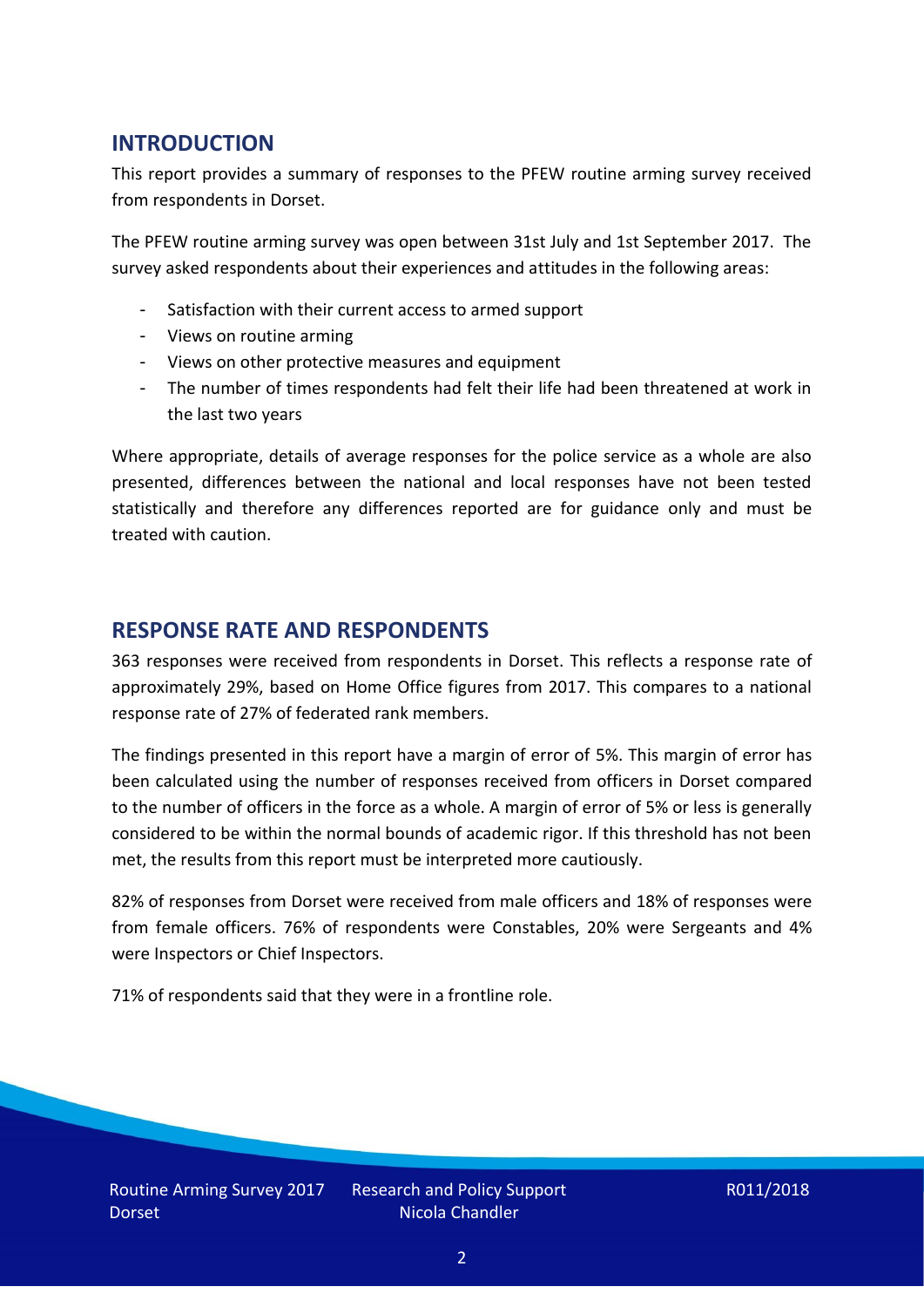# **SATISFACTION WITH CURRENT ARMED SUPPORT**

Of those respondents who had a view, 33% within Dorset said that they were either very or fairy satisfied that armed support would be readily available should they require it. In comparison, 68% were either not very or not at all satisfied that armed support would be available.

Nationally, 43% of respondents were either very or fairly satisfied that armed support would be readily available should they require it.

|                                                                                               | <b>Very satisfied</b> | <b>Fairly</b><br>satisfied | Not very<br>satisfied | Not at all<br>satisfied |
|-----------------------------------------------------------------------------------------------|-----------------------|----------------------------|-----------------------|-------------------------|
| How satisfied are you<br>that armed support is<br>readily available should<br>you require it? | 6%                    | 27%                        | 41%                   | 27%                     |

## **VIEWS ON ROUTINE ARMING**

32% of respondents within Dorset said that they were in favour of routine arming, insofar as they felt all officers should receive appropriate training and be armed at all times when on duty. This compares to 34% of respondents across England and Wales as a whole.

| All police officers<br>should receive<br>appropriate training<br>and be armed at all<br>times when on duty | All police officers<br>should receive<br>appropriate training<br>and firearms should<br>be issued to them as<br>and when necessary | <b>Firearms should not</b><br>be issued to all<br>police officers, but<br>more officers should<br>receive appropriate<br>training and be issue | The present number<br>of officers who are<br>specially trained to<br>carry firearms is<br>about right |
|------------------------------------------------------------------------------------------------------------|------------------------------------------------------------------------------------------------------------------------------------|------------------------------------------------------------------------------------------------------------------------------------------------|-------------------------------------------------------------------------------------------------------|
| 32%                                                                                                        | 17%                                                                                                                                | 44%                                                                                                                                            | 7%                                                                                                    |

57% of respondents within Dorset said that they would be prepared to be routinely armed whilst on duty. Nationally, this proportion was 55%. 13% of respondents within Dorset, said

Routine Arming Survey 2017 Dorset

Research and Policy Support Nicola Chandler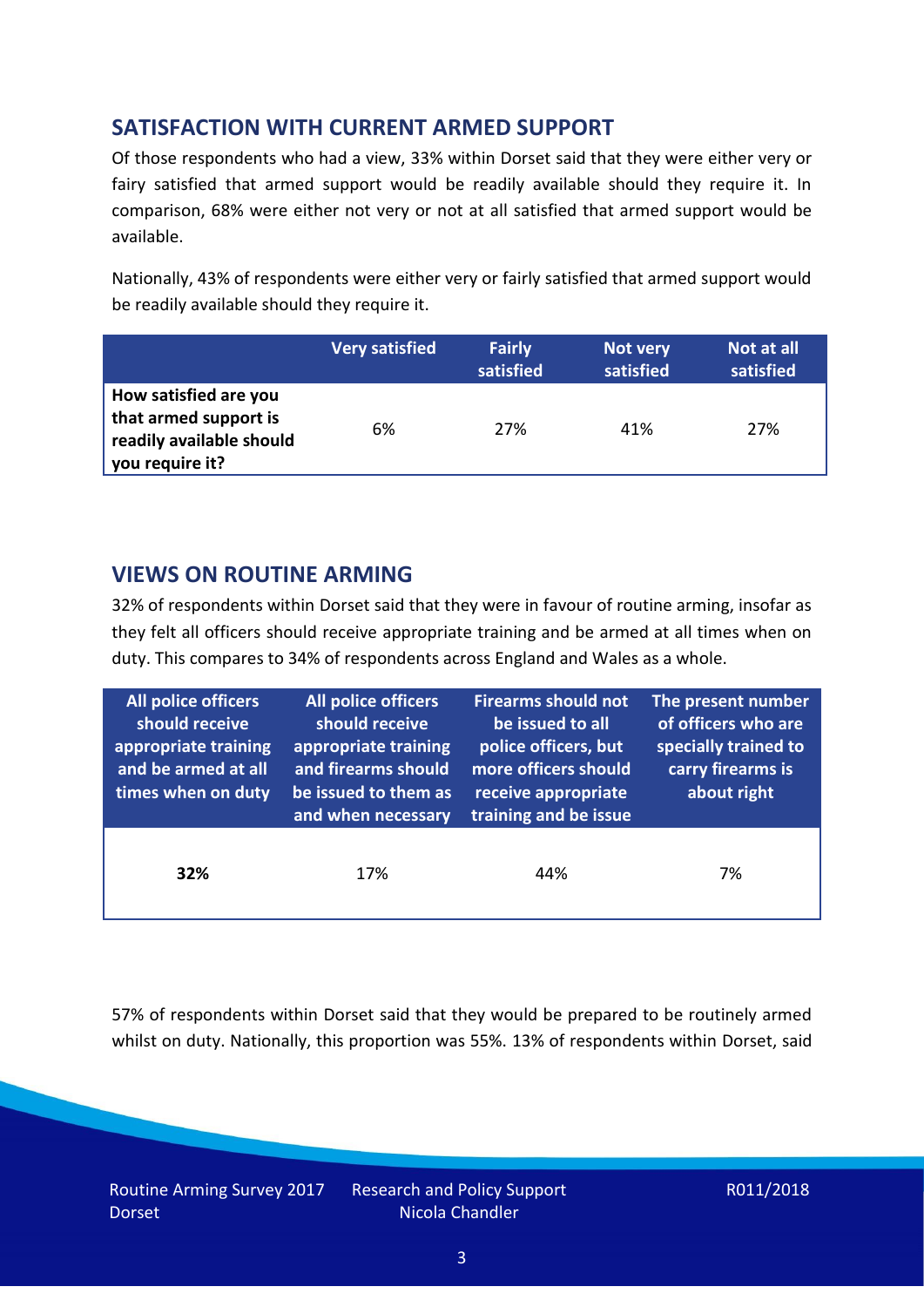that they would not carry a firearm whilst on duty under any circumstances, compared to 11% of respondents in England and Wales as a whole.

| I would be prepared<br>to carry a firearm at<br>all times on duty | I would be prepared<br>to carry a firearm<br>whilst on duty if<br>necessary | I would be prepared<br>to carry a firearm<br>whilst on duty if<br>ordered to do so | <b>Under no</b><br>circumstances would<br>I carry a firearm<br>whilst on duty |
|-------------------------------------------------------------------|-----------------------------------------------------------------------------|------------------------------------------------------------------------------------|-------------------------------------------------------------------------------|
| 57%                                                               | 19%                                                                         | 11%                                                                                | 13%                                                                           |

## **VIEWS ON OTHER PROTECTIVE MEASURES AND EQUIPMENT**

7% of respondents in Dorset (for whom it is applicable to their role), said that they currently had access to double crewing at all times whilst on duty; 63%, said that they wanted access to double crewing at all times whilst on duty.

The proportion of respondents in Dorset who said that they have access to double crewing at all times on duty is lower than the national figure, where 11% of respondents have access to double crewing.

18% of respondents in Dorset (for whom it is applicable to their role), had access to Taser at all times whilst on duty; in comparison 75% said that they wanted to have access to Taser at all times whilst on duty.

The proportion of respondents in Dorset who have access to Taser at all times whilst on duty is lower than the proportion of respondents in England and Wales who had access to Taser at all time, which was 22%.

14% of respondents in Dorset (for whom it is applicable to their role), currently had access to Body Worn Video at all times whilst on duty; 68% wanted access to Body Worn Video at all times.

The proportion of respondents in Dorset who have access to Body Worn Video at all times whilst on duty is lower than in England and Wales as a whole; nationally 55% of respondents reported having access to Body Worn Video at all times whilst on duty.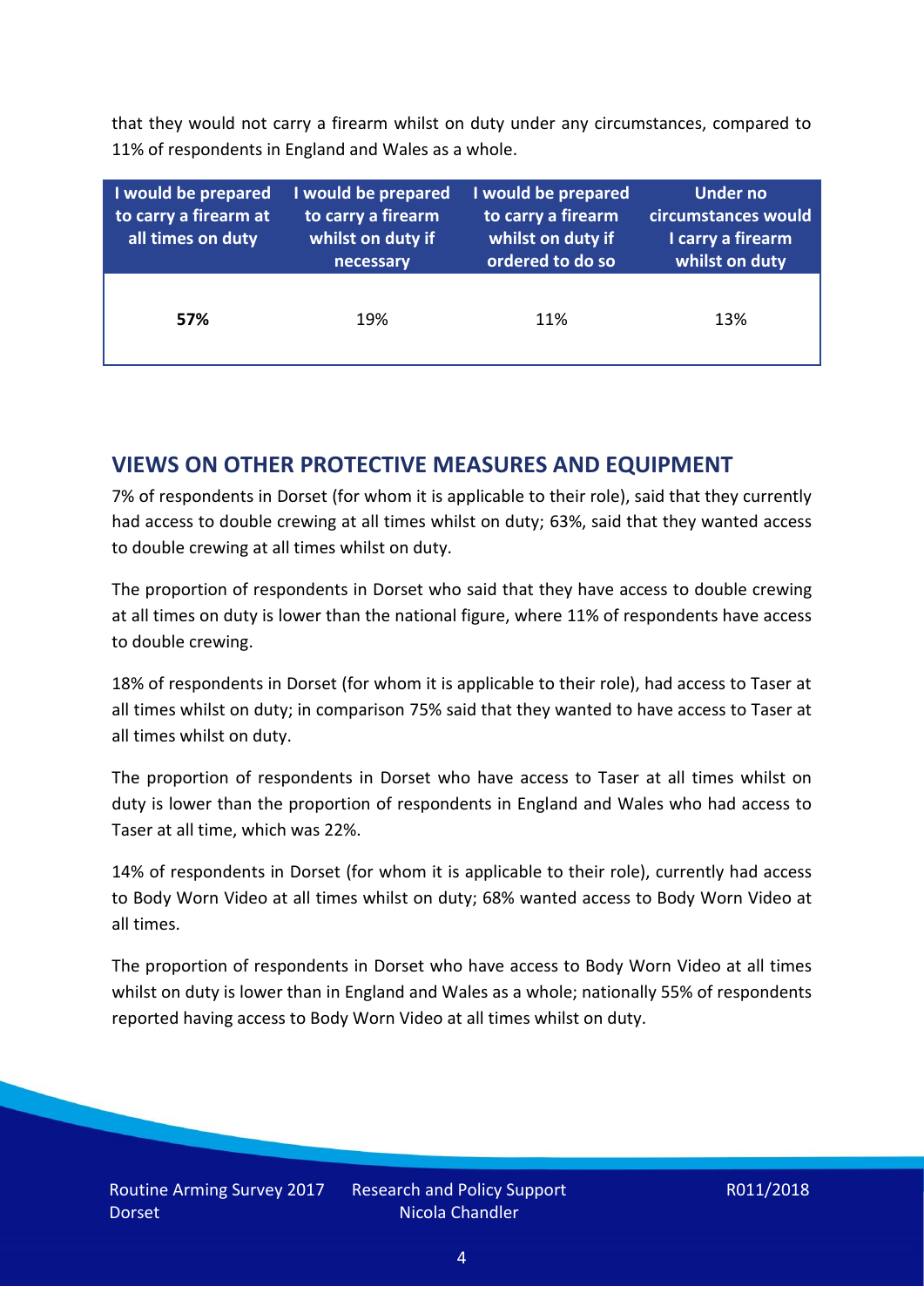| Officers regularly have access to (for<br>whom its applicable to their role): | <b>Double</b><br>crewing | <b>Body Worn</b><br><b>Video</b> | Taser |
|-------------------------------------------------------------------------------|--------------------------|----------------------------------|-------|
| <b>Never</b>                                                                  | 9%                       | 70%                              | 57%   |
| When deemed necessary by an officer<br>with appropriate authority             | 23%                      | 2%                               | 4%    |
| Upon my request whilst I am on duty                                           | 5%                       | 3%                               | 3%    |
| At all times whilst I am on duty                                              | 7%                       | 14%                              | 18%   |

#### **THREATS TO LIFE**

57% of respondents in Dorset said that they had felt that their life was in serious danger at least once in the last two years as a result of a threat by a member the public whilst on duty. This is higher than the 54% of respondents within England and Wales as a whole who felt that their life had been in serious danger in the last two years.

A more detailed breakdown of the number of times respondents in Dorset felt that their life had been in serious danger in the last two years is provided below.

|                                                                                                                                                                              | <b>None</b> | <b>One</b> | Two | Three to<br>four | <b>Five to</b><br><b>six</b> | <b>Seven</b><br>or more |
|------------------------------------------------------------------------------------------------------------------------------------------------------------------------------|-------------|------------|-----|------------------|------------------------------|-------------------------|
| How many times in the<br>last two years have you<br>felt that your life was in<br>serious danger as a result<br>of a threat by a member<br>of the public, whilst on<br>duty? | 43%         | 13%        | 21% | 12%              | 5%                           | 6%                      |

Research and Policy Support Nicola Chandler